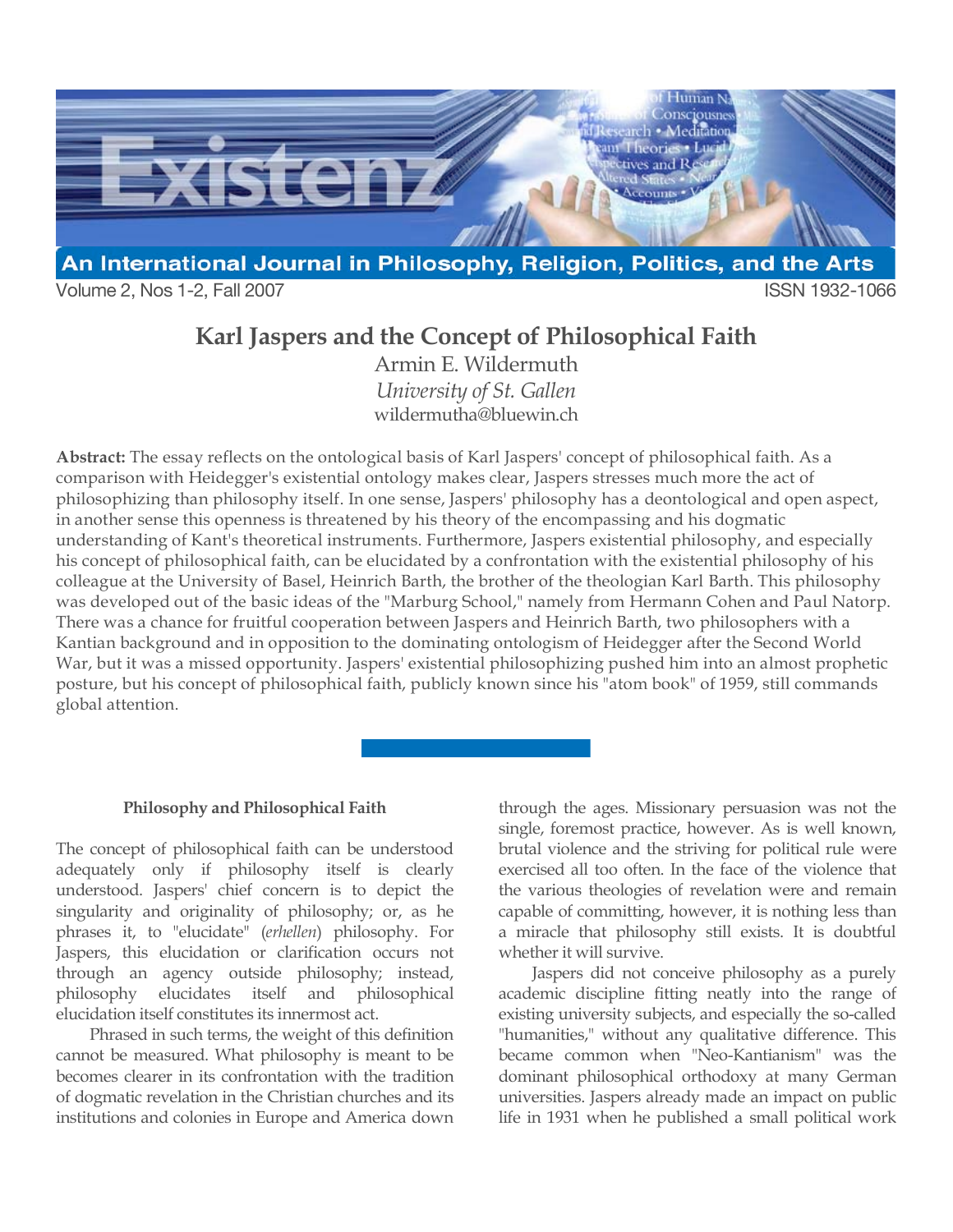entitled *Die geistige Situation der Zeit* (*The Spiritual Condition of the Age*). <sup>1</sup> He later rose to considerable prominence in the immediate post-World War II period, most particularly with *Die Schuldfrage* (*The Question of German Guilt*), published in 1946, in which he discussed the question of collective guilt. Outlawed by the Nationalist Socialist regime, and surviving severe harassment and danger of death, Jaspers became a figure of outstanding ethical integrity in post-war Germany. Even after his self-exile to Switzerland and the University of Basel in 1948, which baffled many of his admirers and followers, Jaspers sought to make existential philosophizing part of the public debate through radio broadcasts, introductory primers, and political statements on the Federal Republic of Germany and the atom bomb. In the 1960s, this public role was adopted by the representatives of neo-Marxist "Critical Theory" and "Discourse Theory", most particularly by Jürgen Habermas, who continued to argue its merits in the public sphere. Whereas Discourse Theory emphasized the power of impersonal, rational, and linguistically articulated arguments, Jaspers' communicative interventions were all underpinned by the "honesty" and "seriousness" of his personal existence. He thus became the political conscience of the Federal Republic of Germany well into the 1960s.

Let me return to the initial question: "What is philosophy?" This question includes two issues to which Jaspers attached even greater importance: firstly, "What is philosophizing?"; and secondly, "How does one philosophize?" The latter two questions are highly relevant since Jaspers virtually replaces the "what" question with the "how" question. This shift raises a further question: what is Jaspers' notion of traditionally valid philosophy? He set out his views comprehensively in the three volumes comprising a work daringly entitled *Philosophy* (1931). <sup>2</sup> But the title suggests that Jaspers does not attempt to describe philosophy *per se*, but rather the ways in which it is treated, which elude philosophy as such. He is concerned with that particular activity which produces formulated philosophies in the first place:

knowledge.  $\overline{a}$ 

philosophising. For Jaspers, the intention to philosophise is founded in human existence itself. Hence he argues that every human being can and should become conscious of this intention regardless of education and background. His later *Einführung in die Philosophie* (*Way to Wisdom: An Introduction to Philosophy*) <sup>3</sup> published in 1950, and based on a series of radio lectures aimed at a non-academic audience, includes definitions of what philosophy is meant to be. Thus Jaspers expounds at length what philosophy should *not* be allowed to be. He distinguishes what Kant referred to as "scholastic philosophy" (*Schulphilosophie*), which can be learned, from "world philosophy" (*Weltphilosophie*), which requires the development of aptitude. This recalls Jaspers' own career as a philosopher. When he obtained his second doctorate (*Habilitation*) at the University of Heidelberg and qualified for a professorship to teach philosophy, his first doctorate was in medicine rather than in philosophy. Ever since he closed ranks with Heidegger in the 1920s, he was unfavourably disposed towards orthodox academic philosophy.4 However, this inner disposition never prevented him from regarding himself as a responsible member of the university as an institution and as someone keen to preserve the European idea of the university.

Approaching the origin of philosophizing calls for a radical, epochal break from all certainties as well from all life-world presuppositions and objectivity (*Gegenständlichkeit*), which the philosopher moreover knows rests upon non-objectivity or "trans-thing-ness" (*Übergegenständlichkeit*). Jaspers makes explicit reference to an act that envisages the features of a mystical separation from all the conditions of worldly life (*P*, p. 33). Kierkegaard had described this act as existential rebirth. Jaspers discovered several precursors of true philosophizing in the great philosophers of radical transcendence, such as Plotinus, Cusanus, and Nagarjuna, the Buddhist philosopher; and he follows Kant and Kierkegaard with regard to the (scepticalphenomenological) epochal act of attaining existential

<sup>1</sup> Karl Jaspers, *Die geistige Situation der Zeit* (Berlin: Walter de Gruyter, 1960) – The book was written three years before the takeover of the National Socialist regime in Germany.

<sup>2</sup> Karl Jaspers, *Philosophie* (Berlin, Göttingen and Heidelberg: Springer, 1948). Hereafter this edition will be abbreviated as *P.*

<sup>3</sup> Karl Jaspers, Einführung in die Philosophie. Zwölf Radiovorträge (Zürich: Artemis, 1950).

<sup>4</sup> About the difficult relationship between Heidegger and Jaspers see Antonia Grunenberg, *Hannah Arendt und Martin Heidegger, Geschichte einer Liebe* (München: Piper, 2006) pp. 13ff, 56ff, 66ff, and passim.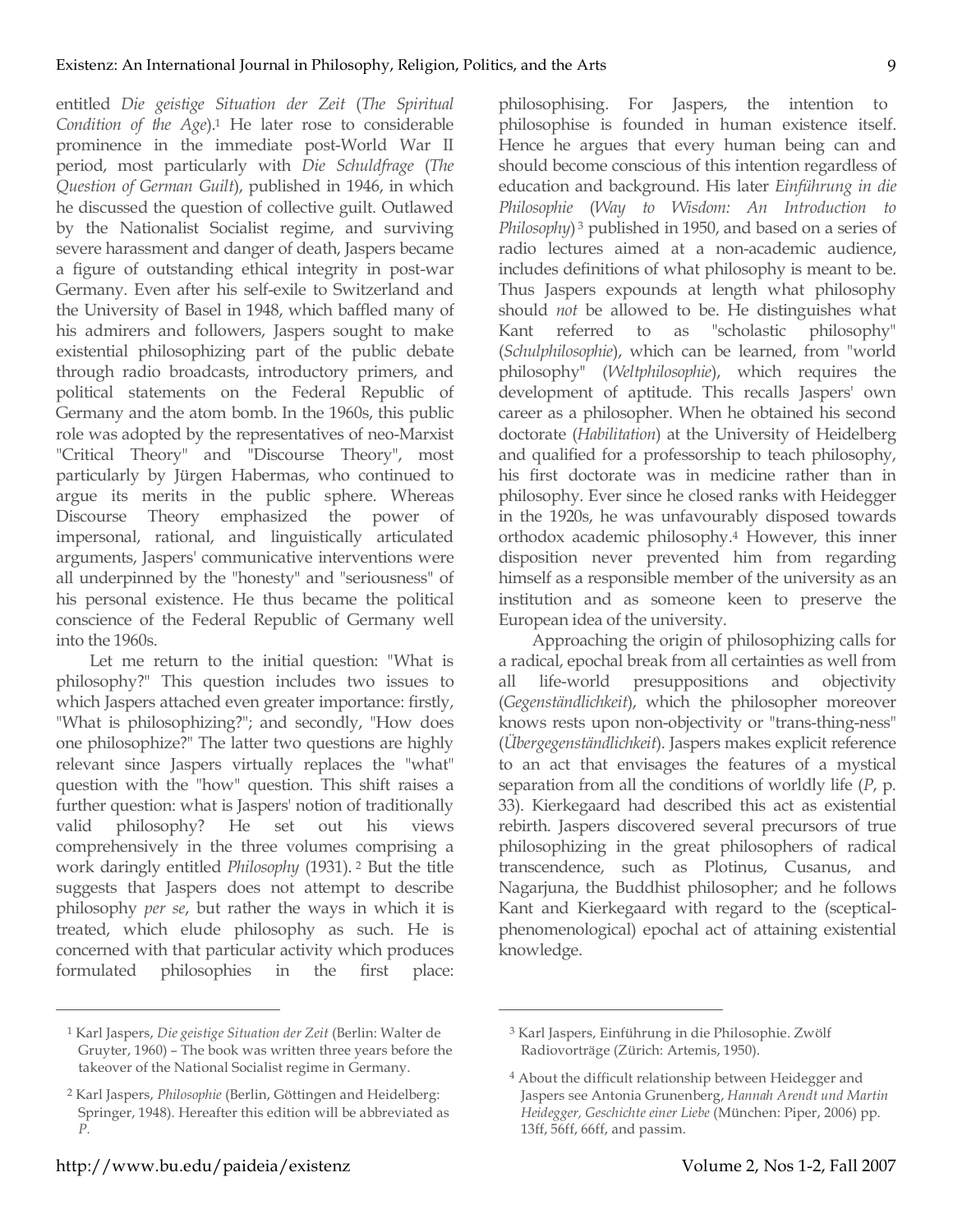Let us turn to one of Jaspers' radio lectures to gain an even better sense of how he understands philosophy. Notwithstanding his intention to the transobjective-being, he made "existence" rather than "transcendence" central to his concept of philosophy. He affirms that: "Philosophy is that which concentrates, through which man becomes himself, by participating in reality" (*P*, p.15).

In what follows, I wish to approach Jaspers' concept of philosophy and philosophizing even more closely, to show how he appeals to his listeners and readers to dare to engage in philosophizing. He does this because he believes that philosophizing, which we all engage in consciously or unconsciously, is inevitable. I shall refer to another statement and appellative definition, such as one that occurs on the first page (p. V) of *Philosophie*:

Philosophizing is the *way of man, who, historically in his time, seizes being*. Only in this manifestation, and not in itself, is it accessible to him. In philosophizing, a faith lacking all revelation reaches expression, appealing to the one who is on the same way...

### **Existence and the Quest for Being**

Jaspers' entire philosophy is guided by the "quest for being" (*P*, p. 4). There is an insurmountable hiatus between "real being" – which Jaspers also equates with the "absolute" (*P*, p. 32) – and the situation of humankind, its abilities and intentions, even though everything that is thought, said, dreamed, and somehow manifested is assimilated by the medium of a universal being. Acceptance into being (*Seinsaufgenommenheit*) and the failure of being (*Seinsverfehlung*) form a continuous dialectic to which existence knows it is harnessed and wherein it must assert itself. "Being is", but at the same time it constitutes the ongoing challenge to a gradually enhanced "certainty of being" (*Seinsgewissheit*). The quest for being cannot be brought to completion. This insight entails a further insight, namely that as long as existence has not fully taken hold of being, it remains but "possible existence" (*mögliche Existenz)*. As Jaspers observes, philosophizing cannot change this condition: "*Philosophizing from possible existence*, which seeks to become real through philosophical life, *remains a quest*" (*P*, p. 21).

This searching movement undertaken by existence (to which Jan Patocka also has recourse) can be identified not only as a fundamental condition, but also as the very "elucidation of existence" (*Existenzerhellung*), thus constituting a movement from possible to real existence. The human aptitude for philosophy presupposes this actualising movement, which Jaspers also designates as "inner action." Hence Jaspers notes: "Philosophizing presupposes the *seizing* of existence ..." (*P*, p. 299).

While philosophizing is linked to existence, and to existing, it also constitutes a problem of being. The priority of "the search for being" in Jaspers' *Philosophy* suggests an analogy with Heidegger's exploration of the question of being in *Being and Time*<sup>5</sup> or what he terms the "question of the meaning of being." Jaspers' and Heidegger's approaches to existence via the question of being, however, are distinct.

A brief comparison of their notions of existence makes this quite clear. Jaspers defines existence in various ways. Whereas some of his definitions are specific, others remain indirect. Referring to Kierkegaard, he notes: "Existence is *that which relates to itself and therein to its transcendence*" (*P*, p. 13). Jaspers refers explicitly to Kierkegaard's *Die Krankheit zum Tode* (*The Sickness unto Death*) (*P*, p. 18). Alternatively: "This Being that – in the manifestation of *Dasein* – *Is Not*, but *can be and ought to be* and hence decides in time whether it is eternal. I myself am this being as *existence*" (*P*, p. 295). Furthermore: "My *Dasein* ... is not existence, but *man in Dasein* is possible existence" (*P*, p. 296).

Like Jaspers, Heidegger also adopts an indirect attitude towards existence. But unlike Jaspers, Heidegger is not concerned with the "philosophy of existence," but rather with the structures constituting existence, with what he calls "existentiality" (*GA 2*, p. 17). *Dasein* is a particular kind of being, "that in its being to this being has a relationship to being ... What characterizes this being is that it can deduce itself from and through this being*. Understanding being is itself a definition of the being of Dasein*" (*GA 2*, p. 16). In a later addendum, Heidegger specifies that this notion of being also refers to "being as a whole." He subsequently specifies this definition as follows: "That being to which 'Dasein' relates in one way or another and is always somehow related, we call 'existence'." Heidegger raises the "question of the meaning of being" as an ontological and an epistemological question. Ingeniously, he links man's question about his own being, that is, his concern about his survival or non-being, to traditional ontology.

<sup>5</sup> Martin Heidegger, *Sein und Zeit* (Gesamtausgabe, Frankfurt am Main, Band 2). Hereafter abbreviated as *GA 2*.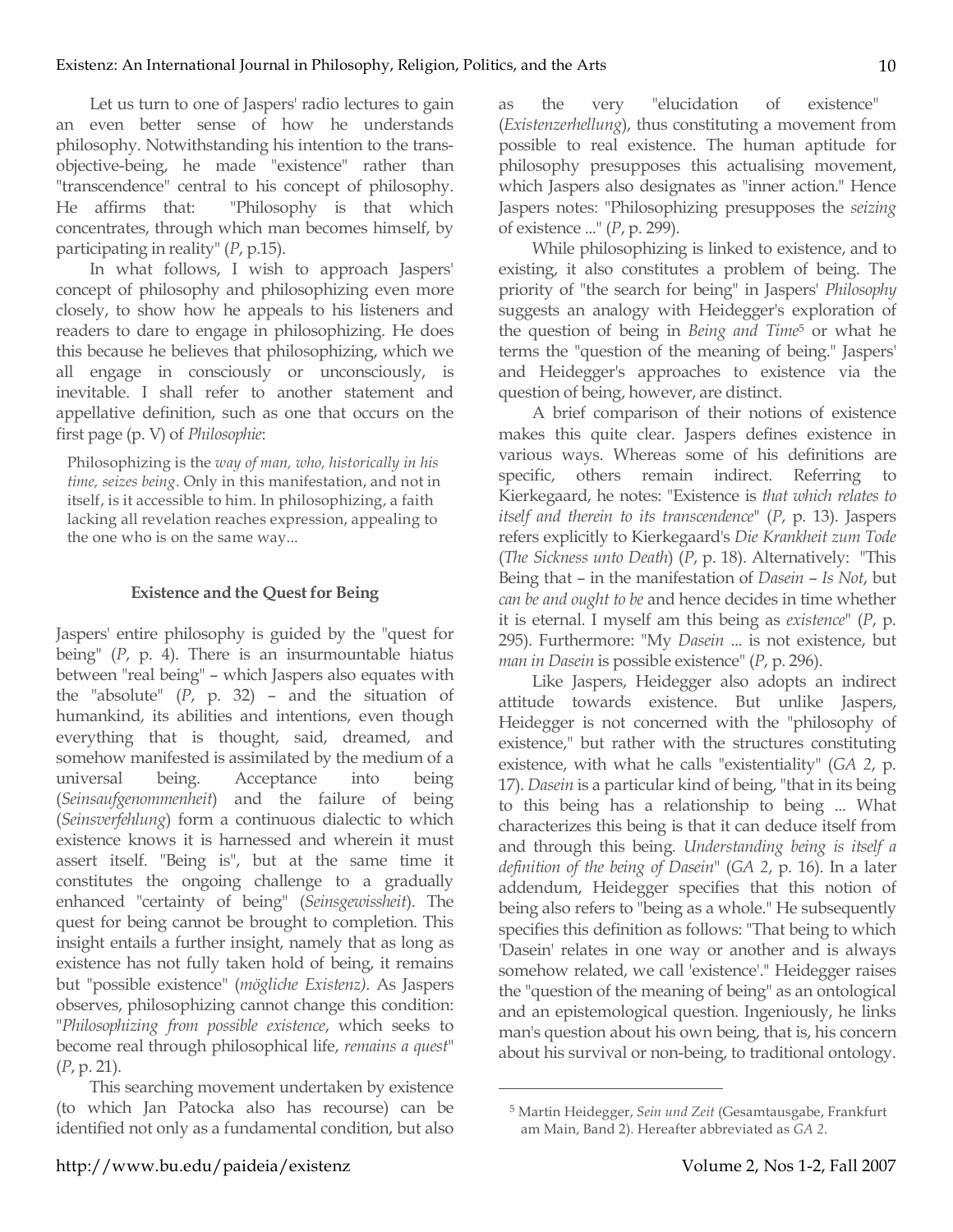Put differently, Heidegger combines the philosophy of life with ontology to form a new type of "fundamental ontology," wherein he integrates existential analytics. Hence, Heidegger's work is not about existence as such; rather existence serves him as the site to clarify the "question of the meaning of being."

While Heidegger developed an existential analytics of *Dasein* (*Daseinsanalytik*) in *Being and Time*, Jaspers undertook a form of practical-intuitive "hermeneutics of the origin" (*Ursprungshermeneutik*). It would be more appropriate to call this an "elucidation of the origin" (*Ursprungs-Erhellung*), from which reflection and human action subsequently arise. In formulaic terms, the distinction between Heidegger and Jaspers can be described thus: whereas Heidegger's notion of existence is ontological, Jaspers' notion is deontological. This distinction runs through and determines both philosophies. Notwithstanding their apparent analogous similarities, Heidegger's and Jaspers' philosophies pursue different objectives: whereas Heidegger aims at overcoming metaphysics, Jaspers strives to incorporate metaphysics in the movement of existence and adopts, in Kantian terms, the position of Practical Reason. In his principal work, he observes quite casually: "Existential philosophy is metaphysics. It believes in what it emanates from." Elsewhere he asserts just as casually: "Philosophy is origin [*Philosophie ist Ursprung*]." Or in more differentiated terms: "Philosophy is consciousness of being emanating from another origin [*Philosophie ist Seinsbewusstsein aus anderem Ursprung*]."

This "other origin" is often referred to as "transcendence." The concept of the "origin," however, places irreducibility and self-manifestation (*Sich-selbst-Bekundendes*) at stake. Jaspers' existential philosophy is meant to grow out of the transcendent origin and at the same time out of the actual conditions of real life to reach expression and to become an instance of life as an articulated philosophy. Such a life-based, efficacious concept of philosophy went beyond orthodox academic philosophy at the time. Initially, Jaspers did not realise that his existential approach was radically distinct from Heidegger's ontology. In a note written later in his career (that is, post-1945), he described this difference as follows:

Philosophy bears witness to itself in the reality of life, of judgement, and of action, reaching down into the bottom of the soul, into every corner of the house, into all modes of communication ... Here I probably differ radically from Heidegger, for whom philosophy would

appear to exist in the work itself, or also as the experience of thought removed from his own life, which regards itself as unconcerned in private and philosophical terms, he steps out of the reality of Dasein into the quiet space of philosophy – closing the door behind him – and the two spheres remain strictly unrelated. But what occurs in that sheltered, closed space is supposed to bear upon the history of the world and the history of being.6

# **The Elucidation of Existence and the Step toward the Encompassing or Periechontology**

In 1935, Jaspers held a series of five lectures on "Reason and Existenz" (*Vernunft und Existenz*)7 at the Rijksuniversiteit Groningen. In these lectures he expanded his philosophy of existence of 1931 with the concept of the encompassing (*das Umgreifende*). <sup>8</sup> It is worth asking whether this addition actually constitutes an expansion, or perhaps rather an unintended constriction, or even an ontologizing of his existential approach. Comparing it with his previous account of the problem of existence would appear to suggest this. The second volume of Jaspers' three-part *Philosophy* – *The Elucidation of Existence* – is without doubt the most substantial; it provides a broad and profound account of how the constitution of existence occurs. Among others, communication, historicity, freedom, boundary situations (*Grenzsituationen*), and unconditional action (*unbedingte Handlung*), are all aspects of the method of the elucidation of existence that have become famous and which brought Jaspers' method to public awareness. I refer deliberately to "aspects" here rather than to Heidegger's "existentials" or "structures," which easily take on a life of their own. Jaspers' aspects are aspects of existence itself as well moments of "beingoneself" (*Selbstsein*). Without a doubt, the comprehensive philosophy outlined by Jaspers is preeminently focused on the individual subject, on first-person experiences, on the "I myself," on account of

<sup>6</sup> Karl Jaspers, *Notizen zu Martin Heidegger,* Hg. H. Saner (München: Piper , 1978) Nr. 246, p. 259f. Abbreviated as *Notizen.*

<sup>7</sup> Karl Jaspers, *Vernunft und Existenz. Fünf Vorlesungen* (München: Piper, 1960).

<sup>8</sup> Karl Jaspers would have rejected the term "ontologyzing" regarding his theory of the encompassing. The term Periechontology is extensively used in Jaspers' philosophical logic *Von der Wahrheit* (München: Piper, 1947) pp. 158f, 601ff.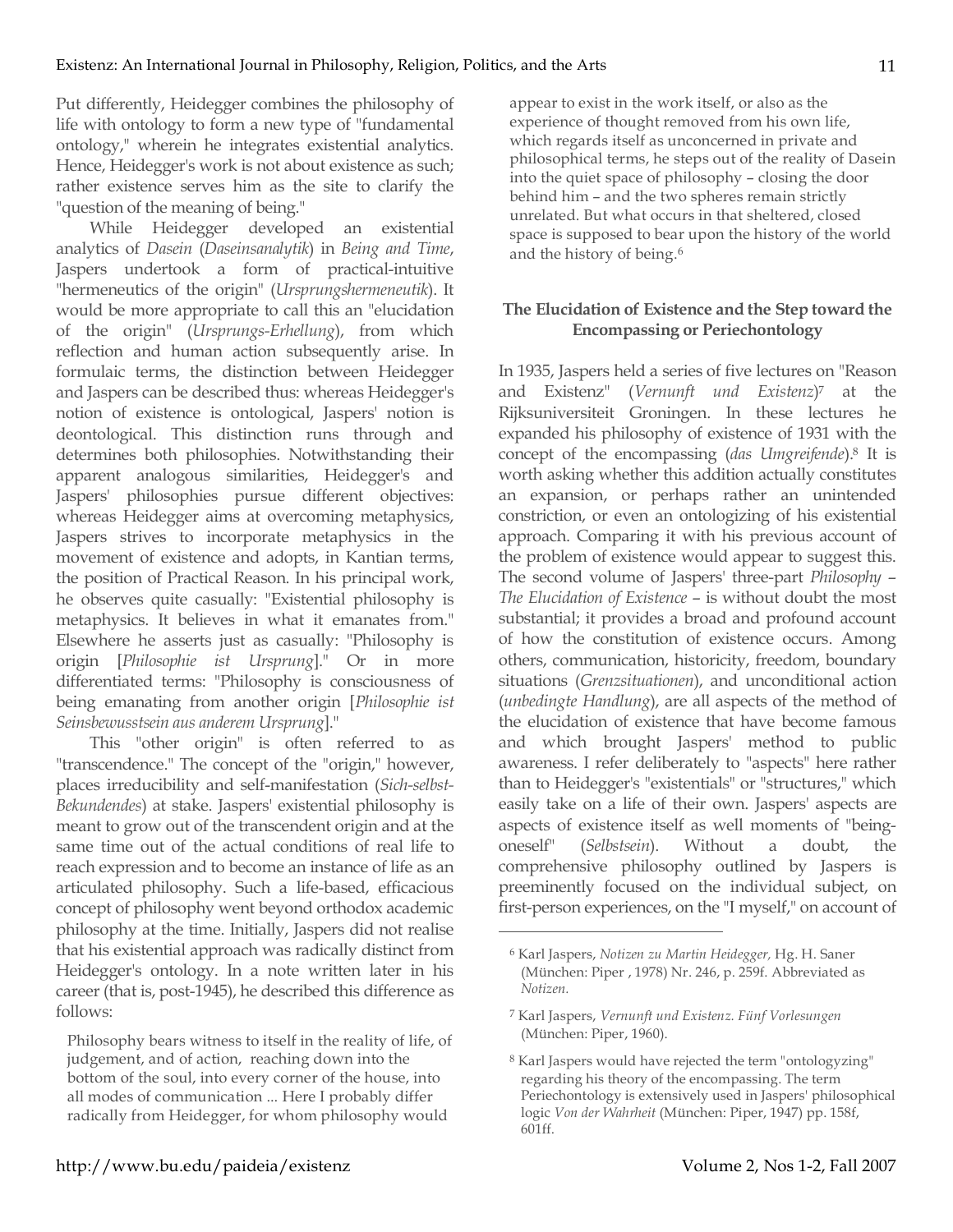Cartesian and Kantian ontological requirements. While many critics have taken issue with the lack of an explicit systematic approach in Jaspers, his method of elucidation effectively refutes this criticism. Jaspers holds that no clarifying "deduction" is required to reveal the deontological essence of human existence, just as Kant refused to apply an abstract-theoretical "deduction" to buttress the *Critique of Practical Reason*. For Jaspers, existence suffices in itself, and proves itself through the practical reality of life.

Jaspers' claim that both human existence and the "modes of being of the encompassing" have their own proper "philosophical logic" recurs time and again alongside the method of elucidating existence. The "World Orientation" of the first volume of *Philosophy* is elevated further by the tenet of the "Orientation of the Encompassing" – the horizon of all horizons from which everything objective and determinable should be understood. The encompassing is nothing tangible and objective, but understanding its reality is made possible, and at the same delimited, by a number of "modes of the encompassing." Only through acts of transcendence, which transcend all limits of objectivity and materiality, does the non-objective "horizon" come indirectly into view. All modes of the encompassing can be telescoped onto this furthermost horizon, but come against up their own boundedness and failure, if they fluff themselves up into "being in its entirety." These modes are divided into two groups: the first group comprises Existence, Dasein, Consciousness in General, and the Spirit, each of which represents a particular mode of the encompassing which *we are*; the second group consists of Transcendence and the World, that is, of the encompassing which *we are not*. Transversal "reason" is a somewhat floating and nonsolidified mode of the encompassing. It is the tie or linkage between all modes of the encompassing. Jaspers refers to this insight into the schematic orientation in the panorama of the regions of being as the "basic knowledge" (*Grundwisssen*) required for the elucidation of existence.

However, this proclaimed basic knowledge threatens the character of Jaspers' elucidation of existence. While existence is also pivotal to his theory of the encompassing, it becomes a medium of the transformation to "being-as-such." Existence itself is "being," but is inserted as a specific mode of being into general being, and hence loses sharply delineated edges. The particular character of existence has often been highlighted, since it is identical with original, that

is, primordial philosophizing. In Jaspers' case, we must emphasize the verbal meaning of "philosophizing" since he is concerned with preserving the appellative character of philosophy and its movement of thought in order to distance all attempts of allegedly grasping reality itself or to claim that one has discovered being residing in reality through and in philosophy. Existence and philosophizing rest upon no other source than self-knowledge and selfapprehension (*Selbsterfassung*). Once all reliable objectivity and putative insights into reality have been blown asunder, it becomes necessary to introduce a concept of knowledge capable of grasping existential self-justification and self-transcendence. Faith, and more precisely "philosophical faith" assume their unique significance at the very place of possible existence, about which there is nothing solid, factual, or self-contained. This insight can be likened metaphorically to a plant that must be watered with utmost care, and a spring that can easily run dry.

Periechontological basic knowledge occupies a central position in the confrontation with "revelation." It serves Jaspers as armour designed to protect him against the onrush of a challenge shifted into the incomprehensible. What he calls "transcendence" assists him in transforming religious insight and understanding into ciphers, that is, in transcending that reality which we are *not* and which appears to speak to man from another dimension. Notwithstanding its non-objective ontology, Jasper's relationship with this dimension is ambivalent: on the one hand, he must practise asceticism in the face of his basic intention to dissolve all approaches into gnostic objectivations; on the other hand, he realizes that it is precisely the incomprehensibility of revelations (and their institutionalization) that drives him toward philosophical knowledge and existential self-becoming. The elucidation of existence is thus enhanced by the admitted unknowability of the darkness announcing itself threateningly in revealed faith and forever entailing aberrations and undoings.

# **Critique of post-Kantian Philosophies: Fichte, Schelling, Hegel**

Jaspers discovers this darkness not merely in his encounter with revelation, but also in the entire intellectual development of Germany after Kant. In his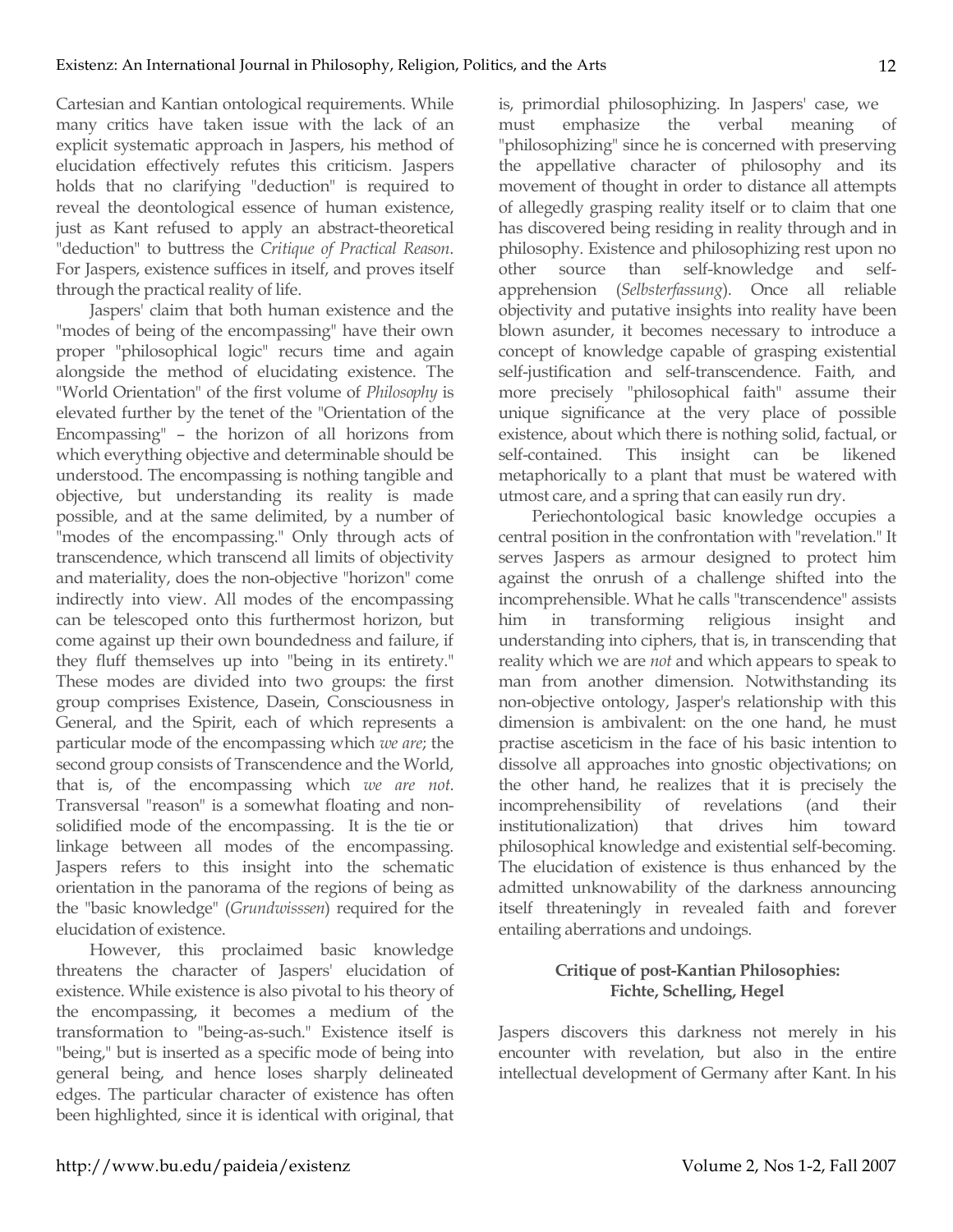study of Schelling,<sup>9</sup> Jaspers explores the dissociation of German Idealism from Kant. He asserts that greatness and fate were closely related at the time:

The great truth in German Idealism resided in understanding the need to complement, appropriate, and continue Kantian philosophy against Kantian orthodoxy. But it was a particular German fate to approach this task by forsaking the Kantian way of thinking ... Sorcery took the place of high philosophy, and, since it also contained a truth, had even greater seductive power (Schelling, p. 317f).

Furthermore: "One has always sensed how profound the break between the Idealists and Kant was, but perhaps not made it perfectly clear until now..." (Schelling, p. 313). And finally:

The break in the mode of thought took effect in one particular area of German education in the 1790s ... Prior to this break, the spirit of Lessing, Goethe, Kant, and Humboldt abided ... With the break something quite different arose, the spirit of sorcery, subsequently known as Romanticism; in philosophy this spirit reached its utmost expression in Fichte, Schelling, and Hegel (Schelling, p. 314).

The backlash followed promptly and occurred "amidst the platitude of materialism and positivism, purportedly scientific world views"; thereafter Kierkegaard and Marx launched their own counter strikes (Schelling, p. 315). Nor could the Neo-Kantian philosophies embracing Otto Liebmann's rallying cry "Back to Kant!" overcome the break anymore. Jaspers considered the rejection of Kantian philosophy, and the failure to recognize its merits, a never-ending disaster.

Jaspers' analyses and critique concern not only Schelling, but indirectly Heidegger as well. One of his notes on the latter reads thus:

He lacks a consciousness of truth in favour of selfexorcizing sorcery, which leaves behind a void ... He adheres to Schelling, Eckhart, gnosis lacking an awareness of origin and suffering an impoverishment of former sense; verbatim borrowing in decisive places.10

The "sorcery" and "gnosis" that he makes out in Schelling is also at work in Heidegger. For Jaspers, Heidegger's philosophy accounts for his political

 $\overline{a}$ 

aberration. It seems that Jaspers was alone in his harsh critique against Heidegger, but he had a philosophical partner in Basel who also was involved in a polemic against Heidegger's ontologism: Heinrich Barth.

### **Jaspers and Heinrich Barth**

The literary nucleus of Jaspers' book on revelation is a piece he contributed to a valedictory volume for the philosopher Heinrich Barth (1890-1965), <sup>11</sup> his colleague in Basel, on the occasion of the latter's seventieth birthday. It is entitled *Der philosophische Glaube angesichts der christlichen Offenbarung* (*Philosophical Faith* and *the Christian Revelation*),<sup>12</sup> and is more contained and more specific than his later, more comprehensive work. Other contributors to Heinrich Barth's valedictory volume included Karl Barth, Hermann Diem, Emil Brunner, Fernand Brunner, Alfred de Quervain, and Gerhard Huber. These names suggest just how important Heinrich Barth was at the time, although he has never been afforded the recognition he rightly deserves up to this day. <sup>13</sup> Barth's name occurs on several occasions in Jaspers' writings, <sup>14</sup> such as (somewhat amusingly) in his correspondence with Hannah Arendt.15 For his part, Heinrich Barth took issue with Jaspers' philosophy explicitly in an essay about Jaspers' concepts of faith and history,16 but essentially his views concurred with Jaspers

<sup>13</sup> Karl Jaspers, *Der philosophische Glaube angesichts der Offenbarung* (München: Piper 1962). Abbreviated as *PGO.*

<sup>14</sup> *PGO* p. 498f.

 $\overline{a}$ 

<sup>15</sup> *Hannah Arendt/Karl Jaspers Briefwechsel 1926-1969,* hgg. von L. Köhler und H. Saner (München: Piper, 1985) p. 129f.

<sup>9</sup> Karl Jaspers, *Schelling, Grösse und Verhängnis* (München: Piper, 1955) pp. 313-323. Hereafter this edition will be abbreviated as *Schelling*.

<sup>10</sup> *Notizen*, Nr. 180, p. 102.

<sup>11</sup> Heinrich Barth was professor of philosophy at the University of Basel, from 1928 to 1960. As a philosopher he had a great impact on the theology of Emil Brunner. About the controversy between Karl Barth and Emil Brunner see Frank Jehle*, Emil Brunner, Theologe im 20. Jahrhundert* (Zürich: Theologischer Verlag, 2006) pp. 293ff.

<sup>12</sup> Karl Jaspers, "Der philosophische Glaube angesichts der christlichen Offenbarung," in: *Philosophie und christliche Existenz. Festschrift für Heinrich Barth zum 70. Geburtstag am 3. Februar 1960,* hgg. von Gerhard Huber (Basel 1960), pp. 1– 92. – See Alan M. Olson, "Isaac and Ishmael Revisited," in: *Existenz*, Volume 1, Nos 1-2, Fall 2006, p. 60.

<sup>16</sup> Heinrich Barth, "Karl Jaspers über Glaube und Geschichte," in: *Theologische Zeitschrift*, hgg. von der Theologischen Fakultät der Universität Basel, Jahrgang 6, 1950 (Heft 6) pp. 434-460 (Basel: Reinhardt).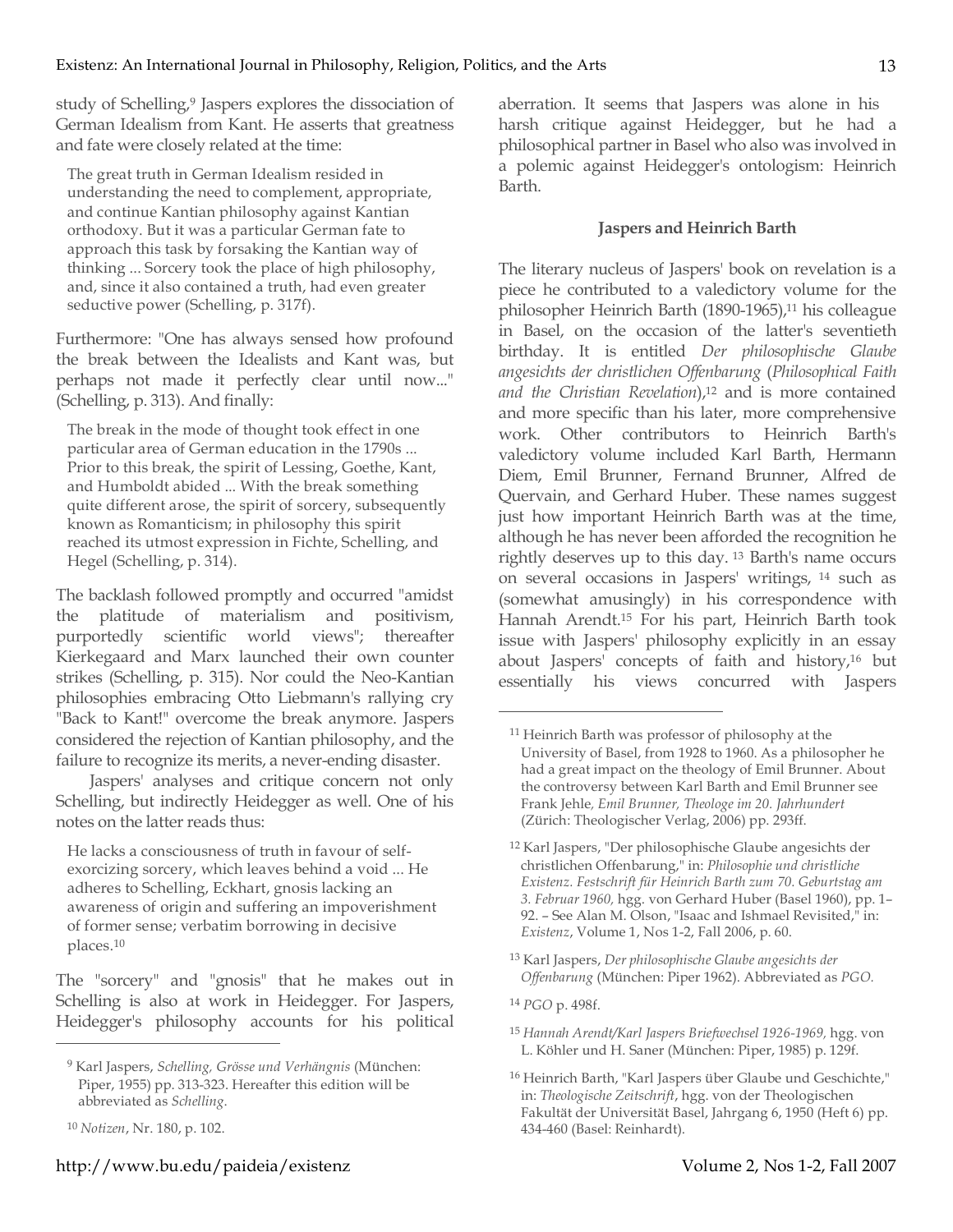throughout. A certain tension clouded their personal relationship from the outset, since Heinrich Barth had hoped for quite a considerable time that he would be appointed to the chair of philosophy in Basel to which Jaspers was ultimately appointed. Later, when Heinrich Barth was supposed to be promoted to the rank of full professor of philosophy, Jaspers expressed reservations. While this might be brushed aside as academic gossip, it is in actual fact worth mentioning because Heinrich Barth embodied precisely what Jaspers considered inadmissible in philosophical terms: a philosopher who was at the same time a believing Christian.17 I might add that Heinrich Barth was after all the brother of the famous Karl Barth, full professor of theology at the University of Basel, whose Dialectical Theology Heinrich Barth helped shape decisively in its early stages.18 Moreover, Heinrich Barth adhered to the socalled "Marburg School," attended lectures held by Hermann Cohen, Paul Natorp, and Ernst Cassirer, and aligned himself with "Critical Idealism" in the 1920s. He developed his philosophy of existence along the lines of Kant's *Critique of Practical Reason* and the "Marburg School,"19 whereas Jaspers adopted a revolutionary stance in his attempt to "transform" philosophy and the Biblical tradition.

Without a doubt, there were striking personal differences between Jaspers and Heinrich Barth. When

 $\overline{a}$ 

I embarked on my degree course in philosophy at the University of Basel in 1949, Jaspers was a celebrity; his lectures were marked by overwhelming eloquence, he filled the main lecture theatre on every occasion, and he self-assuredly promulgated his knowledge, which extended far beyond European philosophy; he stood tall and dignified, and carried himself like a true man of the world. By stark contrast, Heinrich Barth was severely handicapped, lectured at impossible hours (from 7 to 8 a.m. in the summer term), hunched over his manuscript, speaking in a quiet voice and adverse to any rhetorical pose. Attendance at his lectures was scant and his seminar groups could often be counted with two hands; classes were held in the cramped premises of the philosophy department on the Münsterplatz; minutes had to be taken, philosophical texts were interpreted in class, and only originallanguage texts were permitted. For many students, Jaspers' Swiss colleague was simply non-existent. Nor could they be blamed, since the philosophy of Heinrich Barth was accessible only in a handful of essays. Following the breakdown of philosophical intercourse between Switzerland and Germany after 1933, no one could recall Barth's *Philosophie der praktischen Vernunft* (*Philosophy of Practical Reason*), <sup>20</sup> published in 1927. The two-volume *Philosophie der Erscheinung* (*Philosophy of Appearance*)21 was misconstrued as a monograph. Together, however, both volumes reveal that all cognition proceeds from the manifestation of appearance, the appearing (or emerging) of appearance (*Erscheinen der Erscheinung*), the "*phainesthai*," (in the Greek grammatical sense of medium) even though this was never regarded as the starting point proper. The clear focus on appearance in his philosophy gave rise to a fundamental difference not only between Heinrich Barth and Jaspers, but also between Heinrich Barth and the theology devised by his brother Karl Barth. His major work *Erkenntnis der Existenz. Grundlinien einer philosophischen Systematik* (*Cognition of Existence. Outlines of a Philosophical Systematics*) was published in 1965, 22 the year of his death, and was brushed off as a belated

<sup>17</sup> Another colleague of Jaspers at the University of Basel, the theologian Fritz Buri, tried to integrate Jaspers existential theories of existence, periechontolgy and ciphers in the horizon of his own theology. See Hans Saner, "Einmütigkeit und Differenz. Zur Philosophischen Begegnung von Fritz Buri und Karl Jaspers," in: *Internationale Fritz Buri-Gesellschaft* (Luzern) Bulletin 1, 1998, pp. 23-45.

<sup>18</sup> See Heinrich Barth, "Gotteserkenntnis" Aarau 1919, in: *Anfänge der dialektischen Theologie. Teil I Karl Barth, Heinrich Barth, Emil Brunner,* hgg. von Jürgen Moltmann (München: Kaiser, 1962) pp. 219-255. – Karl Barth confessed that the contribution of his Brother Heinrich Barth for the second edition of his "Römerbrief" (1921) was very important, especially the texts about Plato and Kant, see op. cit. p. 107.

<sup>19</sup> Sometimes Heinrich Barth characterised himself as a "Latecommer of the Marburg School." As we can read in his review of Hermann Cohens philosophy of religion he was inspired by his concept of "origin" (Ursprung), see "Hermann Cohens religionsphilosophische Schriften," in: Blätter für Deutsche Philosophie, Band 5, 1931/32 (Heft 1) pp. 454-474 (Berlin). About the problem of origine in Heinrich Barth see Günther Hauff, "Ursprung und Erscheinung, Zu Heinrich Barths Vermächtnis," in: *In-Erscheinung-Treten. Heinrich Barths Philosophie des Ästhetischen* (Basel: Schwabe, 1990) pp.41-49.

<sup>20</sup> Heinrich Barth, *Philosophie der praktischen Vernunft* (Tübingen: Mohr, 1927).

<sup>21</sup> Heinrich Barth, *Philosophie der Erscheinung, Eine Problemgeschichte, Erster Teil: Altertum und Mittelalter* (Basel: Schwabe, 1947, 1966) – *Zweiter Teil: Neuzeit* (Basel: Schwabe, 1959).

<sup>22</sup> Heinrich Barth, *Erkenntnis der Existenz, Grundlinien einer philosophischen Systematik* (Basel: Schwabe, 1965).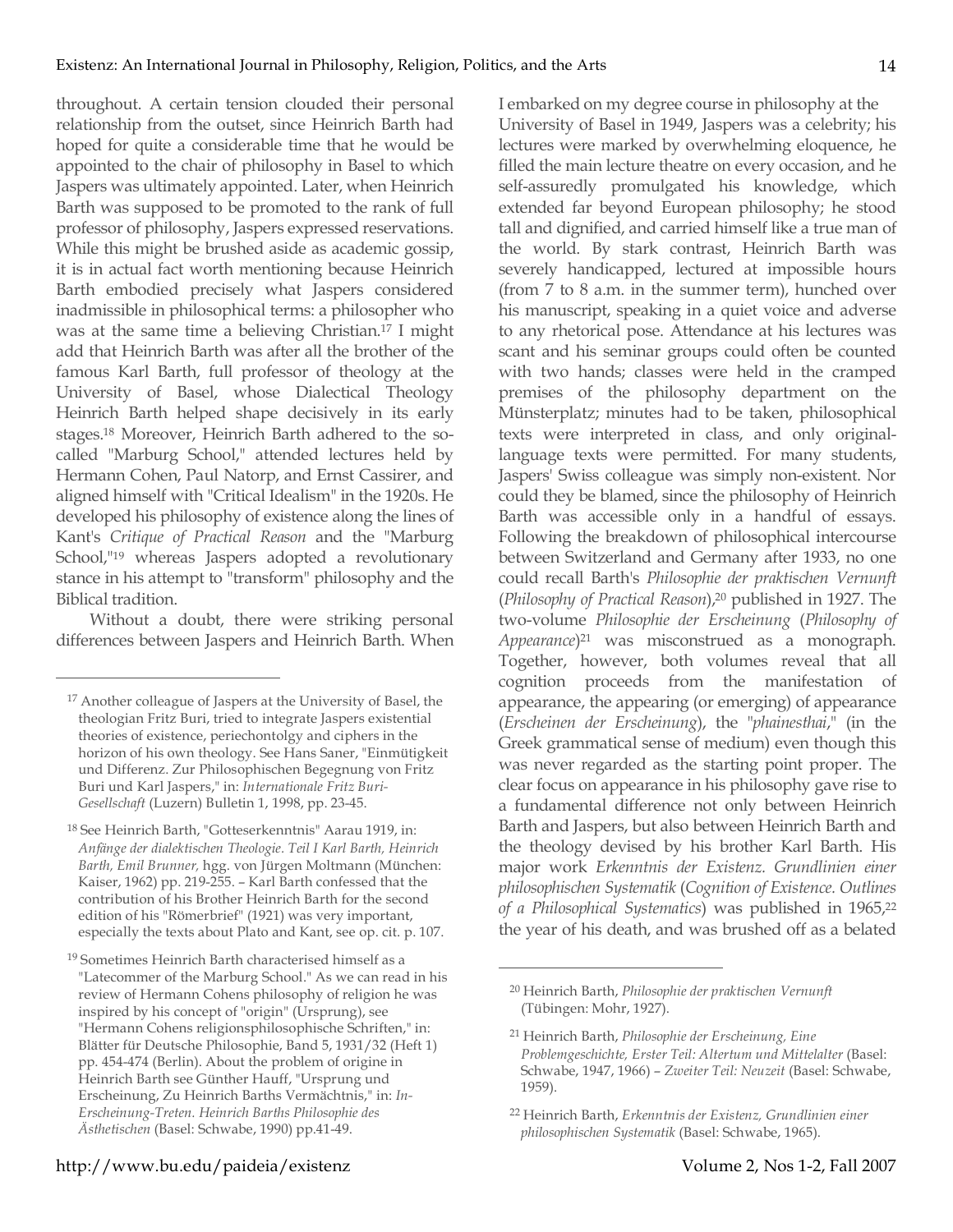work of existential philosophy. It is doubtful whether Jaspers ever undertook a thorough reading of this work.

I would like to offer a brief personal comment at this juncture. I am sure you will forgive a former doctoral student, who sat his examinations with both Heinrich Barth and Jaspers, if my remarks are somewhat coloured by juxtaposing these two philosophers. I quite readily admit that my critical thoughts on Jaspers are rooted in that formative experience. Following this brief anecdotal digression, I would like to consider the similarities and differences between these two different philosophies.

Both philosophers are influenced by Plato, Augustine, and Kant, whom Jaspers heralds as the "founders of philosophizing."23 Heinrich Barth emerged from the "Marburg School," whereas Jaspers waged a battle against Southwest German Neo-Kantianism (Heinrich Rickert).

Jaspers has recourse to "Biblical religion"; and Biblical writings have a formative influence on both his work and Heinrich Barth's. But the dissociation of "Christian religion" (as practised by the churches) from Biblical foundations divided them.

Both espouse the concept of a philosophy of reality initiated by the later Schelling and subsequently by Kierkegaard and develop it into existential thought. Jaspers speaks of "possible existence" (*mögliche Existenz)*, whereas Heinrich Barth is interested in existence as "entering-into-appearance" or "becoming manifest" (*In-die-Erscheinung-Treten*) and existence as the "event of cognition" (*Erkenntnis-Ereignis*).

The existential philosophy of both Jaspers and Heinrich Barth has a deontological nature. Both philosophers emphasize the idea of "oughtness" (*Sollen*) as essential for the reality of existence, because they are convinced, that this reality, open to the future and incompatible with worldly beings, can never be reached in terms of rational explanations – existence can only indirectly becomes an 'object' according to special ways of existential elucidation."

Both Jaspers and Barth strictly and fundamentally observe the independence of philosophical cognition from that of revelation.

The question remains whether Jaspers and Heinrich Barth, who both worked at the same university and who had much in common, might not have collaborated more fruitfully had there been fewer reservations between them. Regrettably, this collaboration never happened. Jaspers' philosophizing became very dogmatic after his Groningen lectures. He never altered the categories of his system which he brought to bear against all philosophies with an almost clinical thoroughness. Were we to devise a formula that bears out the comparison between these two philosophers, it might sound like this: Jaspers' notion of philosophy was extensive, reaching out towards a "World History of Philosophy" and a "World Philosophy"; by contrast, Heinrich Barth's notion of philosophy was intensive, dedicated to analysing the foundations of philosophy from Plato to the present. While Jaspers was convinced that European philosophy was coming to an end, Heinrich Barth accessed largely unexplored dimensions of philosophical reflection through his work on the problem of appearance, of the act of appearing, of the transcendental basis of all understanding and an overcoming of the subject-object dichotomy.

## **Philosophical Faith and Reading Cipher-Script**

Heinrich Barth's critique of Karl Jaspers is ambivalent. Basically, it is positive, holding in high regard the immense achievement of Jaspers and his own existential commitment; and yet Barth doubted whether Jaspers' philosophy is the best instrument to tackle the tasks at hand. He felt particularly ambivalent about Jaspers' acceptance of revelation-based religious faiths, which came with an uncharitable attitude towards the religious understanding arrived at by believers in the various "denominations" and religious organisations. Without a doubt this critical *diastasis* also reveals Heinrich Barth's inner conflict as a philosopher striving to accord equal respect to both the independence of philosophy and religious truths in their own right.

Notwithstanding Jaspers' highly developed awareness of the historical uniqueness of each and every instance of becoming, he assumes a timeless human being capable of attaining the highest realisation, albeit with varying cultural nuances. Allusions to neo-Platonic and mystical intentions of self-redemption can hardly be dismissed. Regardless of whether or not this is justified, we should uphold Jaspers' insight that human existence in its particular manifestation does not fit altogether into the world

<sup>23</sup> Karl Jaspers, *Die grossen Philosophen, Erster Band* (München: Piper, 1959) pp. 231-616.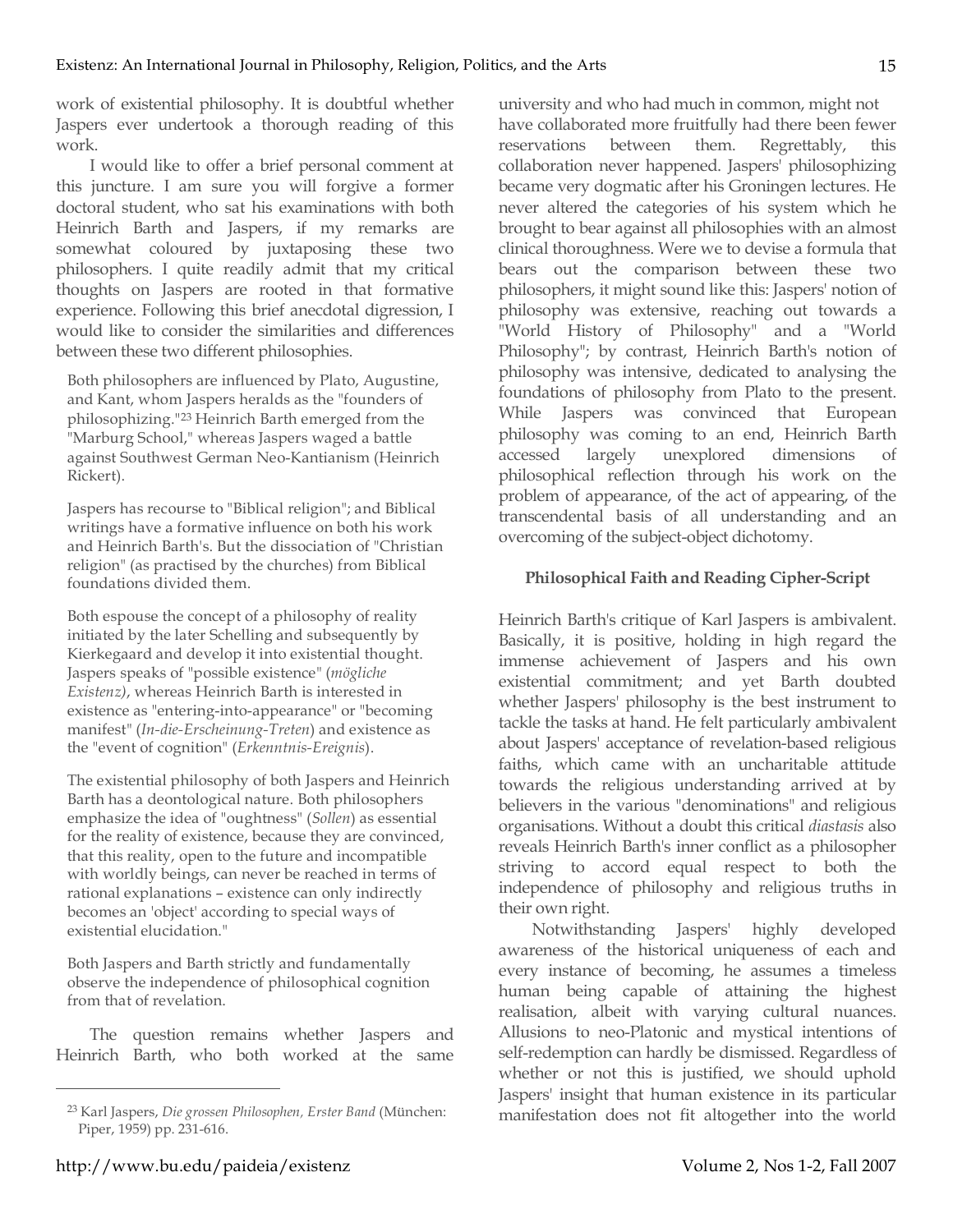horizon and so cannot be accounted for in these terms. The notion of "*Existenz"* living "from another origin," from its own utterly distinctive origin, is something like an epiphany of transcendence itself. While this might be a mere "cipher" in Jaspers' terminology, it does contain a truth that lays claim to a quasi-ontological status. In its reality, existence differs from all other being and beings. It is justified by "freedom," which is non-deducible but self-evident, as with Kant. The nondeducibility of the freedom of existence marks the breakthrough past the allegedly closed and disenchanted being-of-the-world (*Weltsein*). Neither is the particular nature of the being of existence obliterated as a "mode of the encompassing." This particularity is constitutive for existence and must be made manifest through keeping a constant distance from all hardening. Paradoxically, it follows that precisely the dark thoughts of revelation, the petrifying of world-concepts into gnostic realities, and the decline of scientific research into scientific superstition all become negative incentives to unmask, combat, and overcome these very things as challenges, aberrations, and temptations, thereby affirming being-in-itself, that is, the selfhood of existence (*Selbstsein der Existenz*).

In simplified terms, philosophical faith transforms and replaces with ciphers the revelations handed down and their substantialized appearances of transcendence. This occurs through a particular "operation," namely the suspension of the arbitrariness (*Eigenmächtigkeit*) of phenomena. Their potential capacity to harden into existential challenges and their graceful potential to become ciphers is rigorously left to the discretion of the authenticating disposition of existence. Those aspiring to be ciphers, be they human beings, landscapes, towns, places or myths, rituals or laws, and others, are at first left to exist as phenomena. However, the transcendent intention of the subject, which penetrates into the horizon of all horizons of the phenomenality of being, transforms these aspirants into ciphers of transcendence. The transformative power thus resides entirely in the subject so that each allusion of "condescension" must be regarded as gnosis and reversal. But I wish to emphasise once more that Jaspers' point is not that religious knowledge and its symbols should be destroyed. Rather, he is concerned with altering their comprehensibility and understanding their incomprehensibility; that is, he aspires to another "conceptual mode," of a mode of thought capable of coming to terms with the non- or

misunderstood. In any event, the phenomenality of ciphers as such remains intact.

This prompts further deliberations. In an ontological sense, ciphers are nothing, and yet not nothing either. They have a floating character, which on some occasions refers beyond itself, and on others collapses into objectivity and bodily existence. They are destroyed in both cases. There must be an existential impetus that preserves their condition of beingsomething-and-not-nothing (*Etwas-und-nicht-Nichts-Seins*) and thus allows them to mirror existence itself. Being-oneself and recovering from not-being-oneself fuse into a movement that drives existence at once into itself and beyond itself. It is accepted that existenceitself bears something dark and incomprehensible, even negative, and continuously integrates this aspect. The question has been raised, and quite rightly, why ciphers are needed at all. Kant employed the concept of ciphers in his *Critique of Judgment*<sup>24</sup> with reference to a possible "interpretation of cipher-script ... through which nature speaks to us in its beautiful forms." In Jaspers, cipherscript is much more than an "interpretation" of nature's beautiful figurativeness, for with him everything can become a cipher. This should be understood entirely in terms of an existential-personal hermeneutic, which might prompt one to think of once-fashionable "individual mythology" (Harald Szeemann). But ciphers thicken into cultural symbols, and thus become effective in the lifeworld. We now need to inquire whether the floating, independent existence of such symbol-ciphers could not perhaps have repercussions on the living. The distinct phenomenality of ciphers cannot simply be a reflex of deep existential events, for how could a new and more profound existential knowledge be awakened by a deepening in the selfevidentiality of the ciphers? The later Schelling's positive philosophy advances not only into an increasingly deeper gnostic reality, but opens up the way to new existential knowledge – that is, as long as one adheres to reading ciphers. Kierkegaard already practised the development of ciphers with regard to contents in a theoretical-secular form in his pseudonymous writings. Curiously, Jaspers evinces such a mindset at the end of his book on the atom bomb, namely in those passages in which he employs the notion of immortality as a cipher and penetrates its

<sup>24</sup> I. Kant, *Kritik der Urteilskraft,* §§ 42, 120.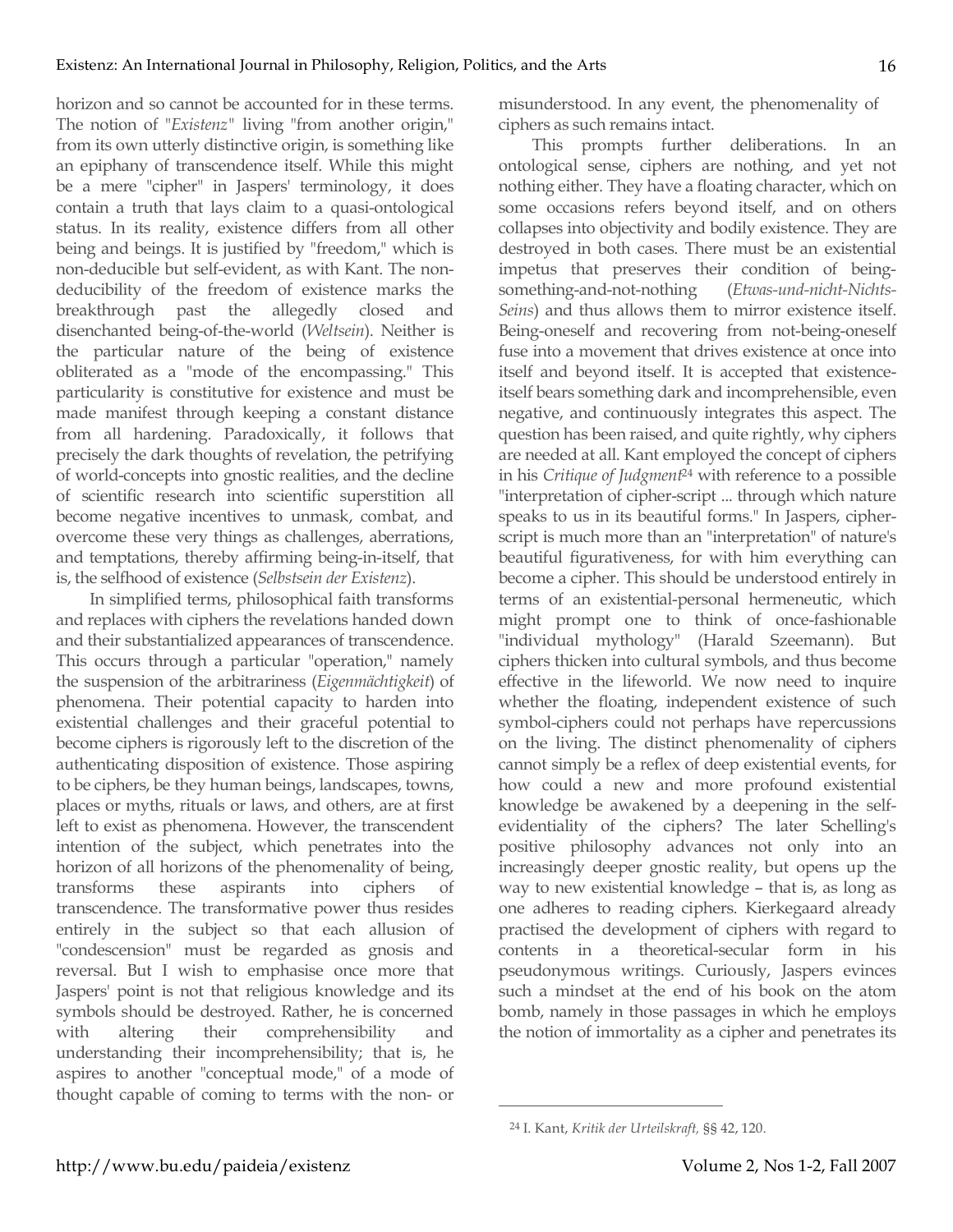content.25 This cipher focuses on the possible nonreality or annihilation of the world as a whole in the face of the total threat confronting mankind in the form of nuclear disaster. The detour through a nothingness that we ourselves might bring about inflames the world of appearances, altering their radiance.

#### **The Politics of Philosophical Faith**

Jaspers delineated a new situation of world history, one to which we have grown accustomed in recent decades. In formulaic terms, the reality of existence and the reality of humankind have amalgamated into a single entity. Jaspers therefore declares that thinking must be "reversed" (*A*, p. 298), and that "rethinking" is called for (*A*, p. 231), a "turn" (*A*, p. 283), a "reversal" (*A*, p. 322), a radical "revolution of the mode of thought" (*A*, p. 321), all emanating from freedom. Such Kantian statements move philosophical faith into the political sphere; indeed, such faith now becomes politics itself. The apocalyptic threat also fuels Jaspers' subsequent booklength account of philosophical faith (published in 1962), namely to safeguard "the survival of mankind" through universal communication. He argues that one should aspire to reduce everything that separates the ossified theologies of revelation.

The nuclear threat subjects the abstract category of the "whole" to a global, all-embracing incarnation, one that affects all humankind. Seizing existence now corresponds to humanity grasping hold of the planetary basis – through its consciousness, its institutions, and the "rational community" (*A*, p. 301 ff). The weakest link in the hierarchy of powers, the very concept of philosophical faith, must compete against the "religious powers professing violence" which dominate politics. Unlike Heidegger, Jaspers expects no reversal of fate. He opposes Heidegger's ontological self-disempowerment, and he regards his own writing as an agency in this colossal process of change and reversal. He knows this endeavour is utopian, but considers it not an entirely lost cause – notwithstanding the slim realistic chances of success. The last forbidden resort would be to initiate a "philosophical religion" as Schelling did. Nor can Jaspers envisage a syncretistic world religion or world wisdom, even though the appeal to rationality, from which all existing beings

originally live and act, suggests this. What remains is the continuously self-renewing movement of reason and its universal communication. Reason must be neither expected nor employed as a "tool," but abides among us as a shared asset or an open book, and remains unrecognised as an "absolute," as Hegel stated in his *Phenomenology,*<sup>26</sup> or as Jesus said: "The Kingdom of God is at hand, it is within you!" Philosophical faith refers to itself and to an origin; through its selfelucidation it constitutes at the same time the faith in the philosophical *per se*, as the only substance of the occurrence of reason. Jaspers hence insists on the consciousness of "presence," which can only be grasped if its aspect of eternity is recognized in the here and now. Jaspers hence raises the thought of immortality to an illuminating cipher.

The existence of technical means to terminate the survival of humanity prises open a new dimension for philosophical faith. The individual apprehension of existence runs parallel to humanity taking hold of its existence through preserving the material conditions of life. Individual death and the death of humanity move closer – indeed most tangibly in the delusions of pathological, power-hungry individuals. Adolf Hitler is supposed to have said: "We can perish. But we will take a world with us." The individual lifetime and universal time merge in the absolute defined within the compass of individual power obsessions. Philosophical faith is radically opposed to such an absolute mindset. If it is faced with possible extinction in the cosmic sense; however, the materiality of the world itself becomes a basic moment of existence. It follows that existence is the conscious manifestation of the being-of-the-world. Heidegger's "being-in-the-world" (*In-der-Welt-Sein*) and Heinrich Barth's "entering-into-appearance" (*In-die-Erscheinung-Treten*) suddenly reveal their cosmic concreteness.

Jaspers also detects the incommunicable, dark, and absoluteness of the politics of violence in our encounter with "revelation." But a simple parallel cannot be drawn. Misunderstood revelation also compels existence to examine itself, and the apocalypse of human self-annihilation impels concrete, practical action. Current public discourse in the media is also largely determined by this dual encounter. Fear of the violent potential of religious fundamentalism abounds, as does the proliferation of nuclear weapons – among

 $\overline{a}$ 

<sup>25</sup> Karl Jaspers, *Die Atombombe und die Zukunft des Menschen. Politisches Bewusstsein in unserer Zeit* (München: Piper, 1960) p. 493ff. Abbreviated as *A*.

<sup>26</sup> G. W. F. Hegel, *Phänomenologie des Geistes* (Hamburg: Meiner, 1948) p. 64.